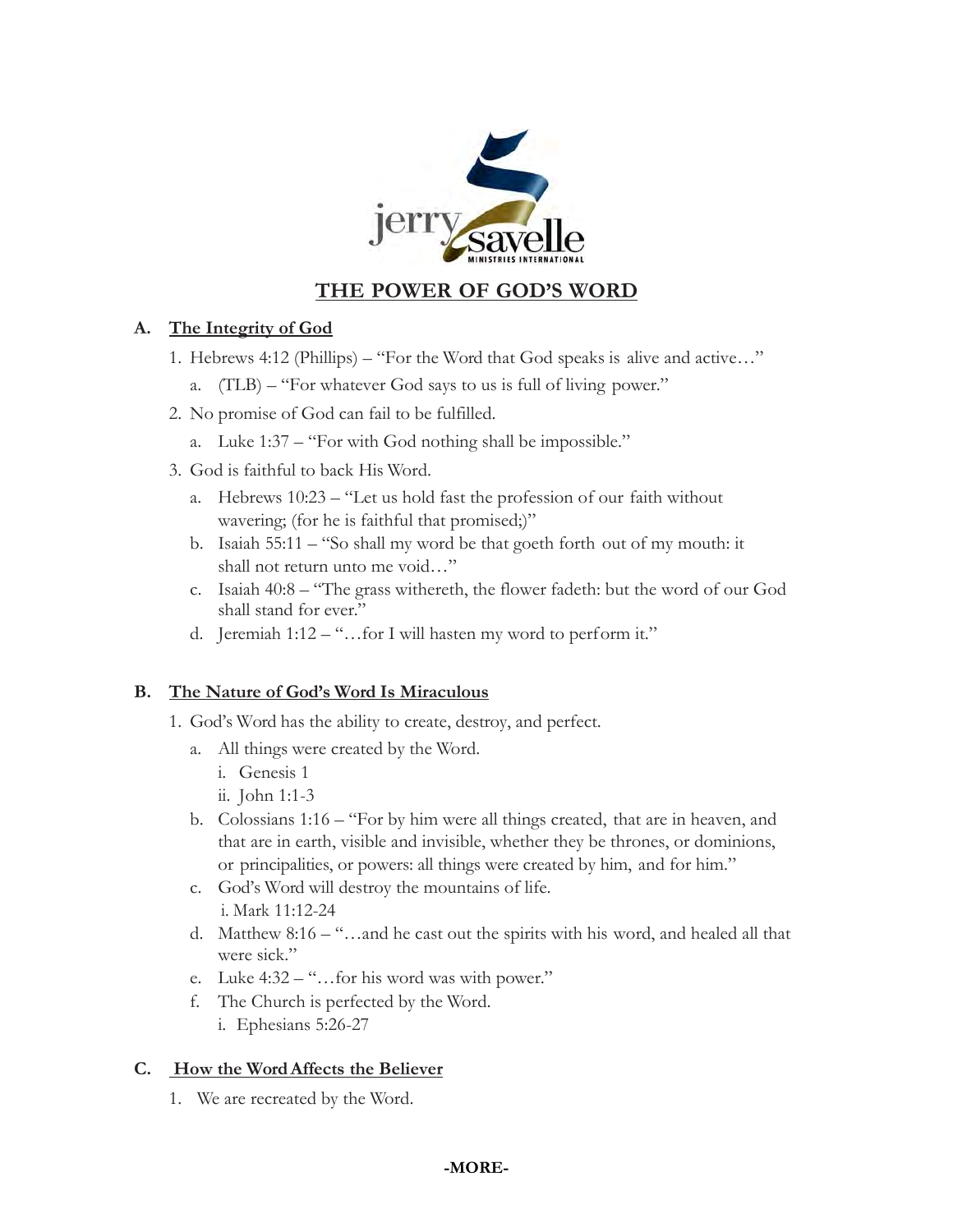- a. James 1:18 "Of his own will begat he us with the word of truth, that we should be a kind of firstfruits of his creatures."
- b. 1 Peter 1:23 "Being born again, not of corruptible seed, but of incorruptible, by the word of God, which liveth and abideth forever."
- 2. The Word imparts God's nature to us.
	- a. 2 Peter 1:2-4 "Whereby are given unto us exceeding great and precious promises: that by these ye might be partakers of the divine nature…" (v.4)
	- b. John 1:12 "But as many as received him, to them gave he power to become the sons of God, even to them that believe on his name."
	- c. John  $10:10 -$ "...I am come that they might have life, and that they might have it more abundantly."
- 3. The Word is our contract with the Father and His contract with us.
	- a. John 14:23 "…If a man love me, he will keep my words: and my Father will love him, and we will come unto him, and make our abode with him."
	- b. John 15:7 "If ye abide in me, and my words abide in you, ye shall ask what ye will, and it shall be done unto you."
- 4. The Word renews our minds.
	- a. Romans 12:2 "And be not conformed to this world: but be ye transformed by the renewing of your mind…"
	- b. Colossians 3:10 "And have put on the new man, which is renewed in knowledge after the image of him that created him."
- 5. The Word conforms us to the image of Jesus.
	- a. 2 Corinthians 3:18 "But we all, with open face beholding as in a glass the glory of the Lord, are changed into the same image from glory to glory, even as by the Spirit of the Lord."
	- b. Romans 8:29 "For whom he did foreknow, he also did predestinate to be conformed to the image of his Son, that he might be the firstborn among many brethren."
- 6. We are healed by the Word.
	- a. Psalm 107:20 "He sent his word, and healed them…"
	- b. The Word is health or medicine to our flesh. i. Proverbs 4:20-24
- 7. We are built up by the Word.
	- a. Acts 20:32 "And now, brethren I commend you to God, and to the word of his grace, which is able to build you up, and to give you an inheritance among all them which are sanctified."
	- b. Proverbs 4:7 "Wisdom is the principal thing; therefore get wisdom: and with all thy getting get understanding."
- 8. Our faith is developed by the Word.
	- a. Romans 10:17 "So then faith cometh by hearing, and hearing by the word of God."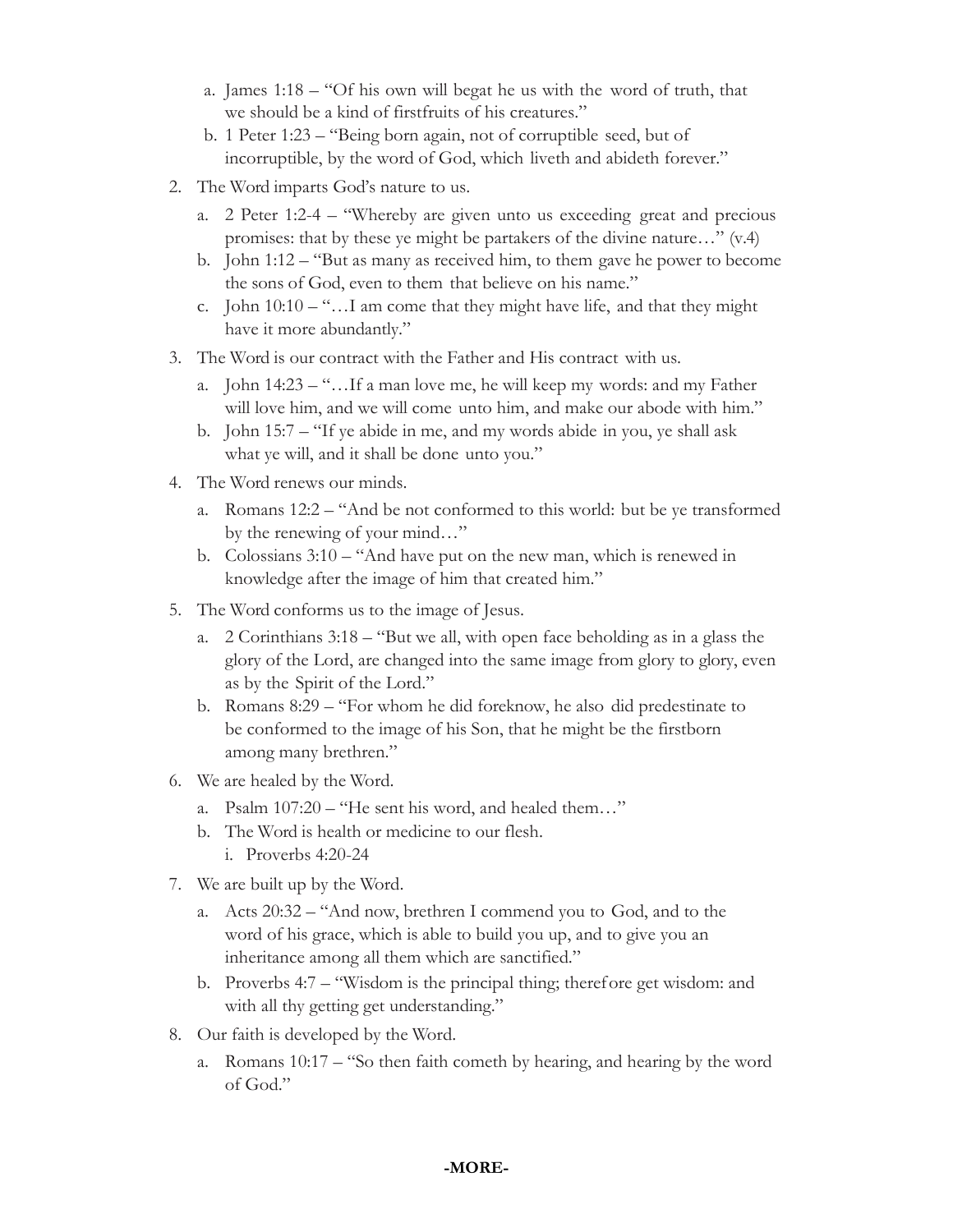- b. The Word is spirit food.
	- i. Jeremiah 15:16 "Thy words were found, and I did eat them…"
	- ii. Job 23:12 "…I have esteemed the words of his mouth more than my necessary food."
- 9. The Word makes us fruitful.
	- a. Psalm 1:3 "And he shall be like a tree planted by the rivers of water, that bringeth forth his fruit in his season; his leaf also shall not wither; and whatsoever he doeth shall prosper."